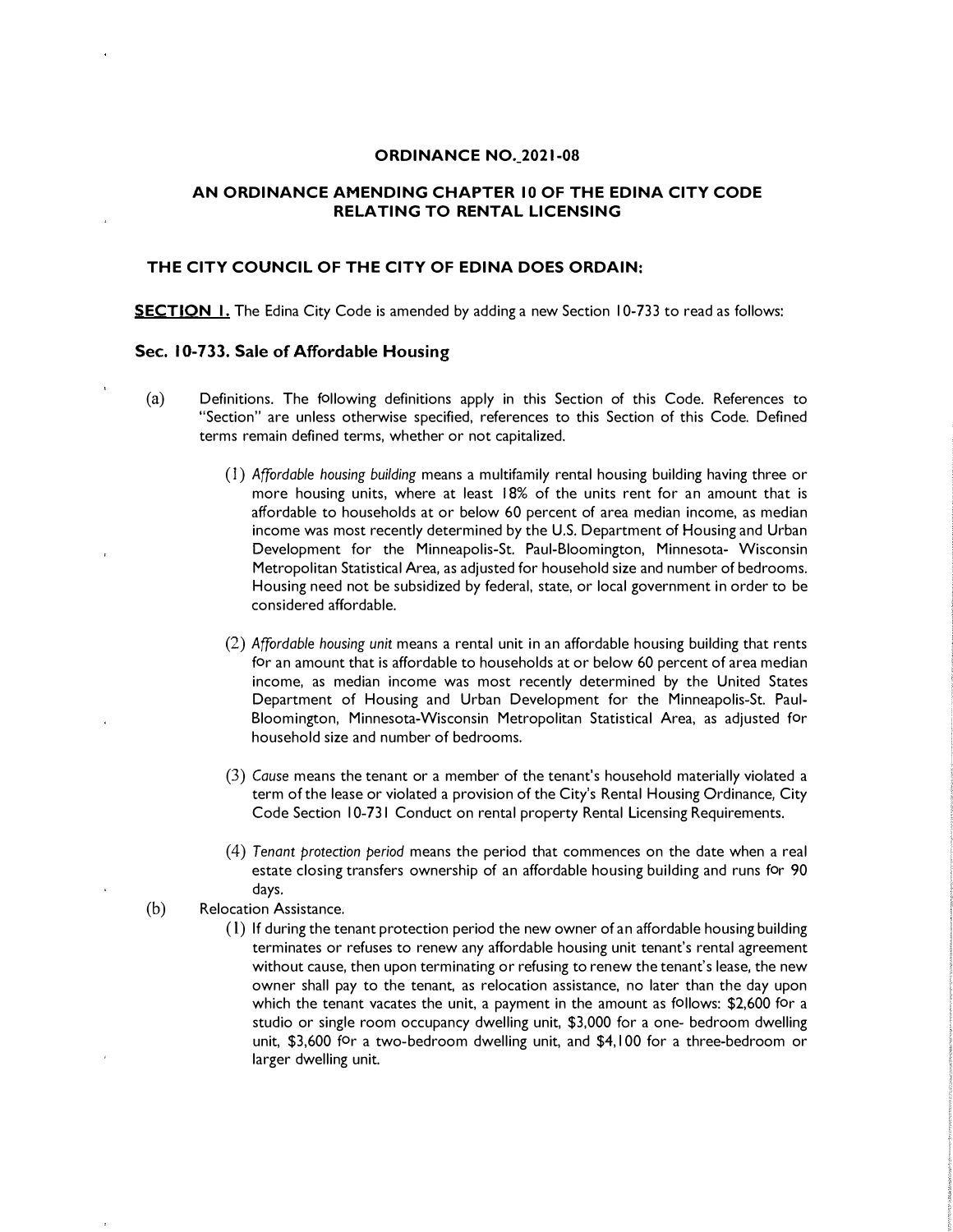- (2) During the tenant protection period if a rent increase goes into effect on any affordable housing unit, or the new owner of an affordable housing building raises any affordable housing unit tenant's rent, or rescreens an existing affordable housing unit tenant, and the tenant gives written notice to the new owner to terminate the rental agreement, the new owner, shall within 30 days of receiving tenant's written notice of termination of the rental agreement, pay to the tenant as relocation assistance, a payment in the amount as follows: \$2,600 for a studio or single room occupancy dwelling unit, \$3,000 for a one-bedroom dwelling unit, \$3,600 for a two- bedroom dwelling unit, and \$4,100 for a three-bedroom or larger dwelling unit.
- (c) Notice. Whenever ownership of an affordable housing building shall transfer, the new owner shall, within thirty (30) days of the date on which a real estate closing transfers ownership of the affordable housing building, give written notice to each affordable housing unit tenant of the building that the property is under new ownership stating:
	- (1) The name, mailing address, and telephone number of the new owner.
	- (2) Edina City Code 10-733 provides for a tenant protection period for affordable housing unit tenants. Under Section I0-733, affordable housing unit tenants may be entitled to relocation assistance from the new owner if the new owner terminates or does not renew the tenant's rental agreement without cause within the tenant protection period. Affordable housing unit tenants may also be entitled to relocation assistance from the new owner if the owner raises the rent or initiates a tenant rescreening process within the tenant protection period and the tenant terminates their rental agreement.
	- (3) Whether there will be any rent increase within the tenant protection period with the amount of the rent increase and the date the rent increase will take effect.
	- (4) Whether the new owner will require existing affordable housing unit tenants to be  $$ re- screened to determine compliance with existing or modified residency screening criteria during the tenant protection period and if so, a copy of the screening criteria.
	- (5) Whether the new owner will terminate or not renew rental agreements without cause during the tenant protection period and if so, notice to the affected affordable housing unit tenants whose rental agreements will terminate and the date the rental agreements will terminate.
	- (6) Whether the new owner intends to increase rent, require existing affordable housing unit tenants to be rescreened to determine compliance with existing or modified residency screening criteria, or terminate or not renew affordable housing unit rental agreements without cause on the day immediately following the tenant protection period.

The new owner shall provide a copy of the notice required by this part to the city's Community Development Department at the same time notice is provided to the tenants. During the tenant protection period the new owner shall not do the following unless the required notice has been given: terminate a tenant's lease without cause; refuse to renew a tenant's lease without cause; raise rent; or